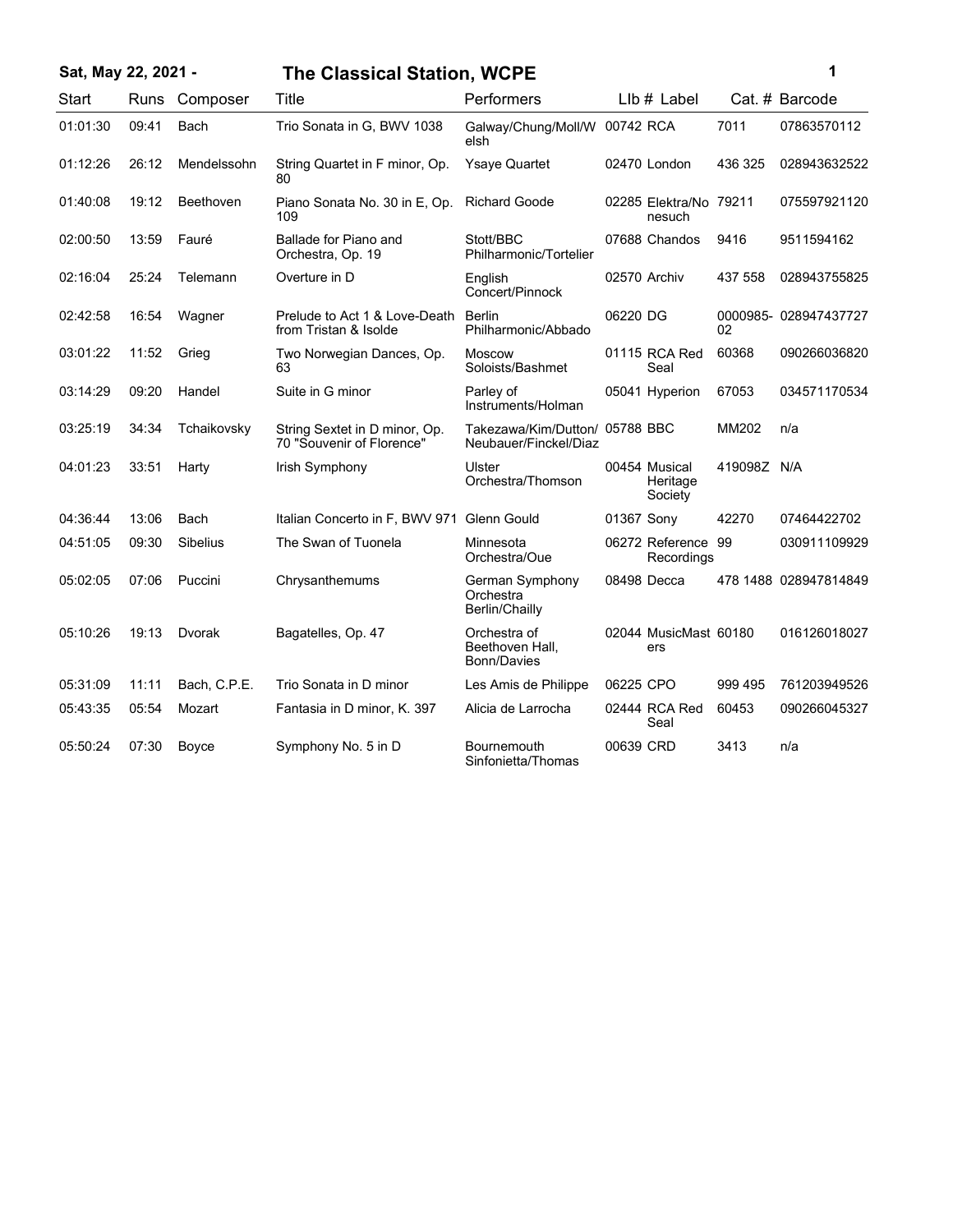| Sat, May 22, 2021 - |       |                | <b>The Classical Station, WCPE</b>                      |                                                           |                              |         |                       |
|---------------------|-------|----------------|---------------------------------------------------------|-----------------------------------------------------------|------------------------------|---------|-----------------------|
| Start               | Runs  | Composer       | Title                                                   | <b>Performers</b>                                         | $Llb#$ Label                 |         | Cat. # Barcode        |
| 05:59:44            | 08:40 | Telemann       | Concerto in D for 3 Trumpets                            | Wallace/English String 01797 Nimbus<br>Orchestra/Boughton |                              | 5189    | 083603518929          |
| 06:09:39            | 09:05 | Strauss, Josef | Music of the Spheres                                    | Vienna<br>Philharmonic/Kleiber                            | 02395 Sony                   | 48376   | 07464483762           |
| 06:19:59            | 24:53 | Beethoven      | String Quartet No. 2 in G, Op.<br>18 No. 2              | Alexander String<br>Quartet                               | 04854 Arte Nova 49682        |         | 743214968222          |
| 06:46:42            | 10:56 | Wagner         | Overture to The Flying<br>Dutchman                      | MET Orchestra/Levine 06627 DG                             |                              | 435 874 | 028943857426          |
| 06:59:28            | 48:34 | <b>Brahms</b>  | Piano Concerto No. 2 in B flat.<br>Op. 83               | Freire/Leipzig<br>Gewandhaus<br>Orchestra/Chailly         | 06948 Decca                  | 0006588 | 028747576372          |
| 07:49:52            | 01:23 | Gossec         | Tambourin                                               | Fisk/Wincenc                                              | 01715 MusicMast 60059<br>ers |         | 016126005928          |
| 07:52:30            | 05:12 | Grieg          | Wedding Day at Troldhaugen<br>from Lyric Pieces, Op. 65 | Utah Symphony<br>Orchestra/Abravanel                      | 01892 Vox                    | 5048    | 04716350482           |
| 07:59:32            | 11:26 | Holst          | Second Suite in F, Op. 28 No.<br>2                      | Cleveland Symphonic<br>Winds/Fennell                      | 00335 Telarc                 | 80038   | N/A                   |
| 08:12:13            | 09:23 | <b>Beck</b>    | Sinfonia in E, Op. 13 No. 1                             | Northern Chamber<br>Orchestra/Ward                        | 02746 Naxos                  |         | 8.553790 730099479028 |
| 08:23:26            | 15:29 | <b>Berlioz</b> | King Lear Overture, Op. 4                               | <b>BBC</b><br>Philharmonic/Sinaisky                       | 04831 BBC                    | MM92    | n/a                   |
| 08:40:10            | 22:33 | Mozart         | Violin Concerto No. 4 in D. K.<br>218                   | Manze/English Concert 04579 Harmonia                      | Mundi                        | 907385  | 093046738525          |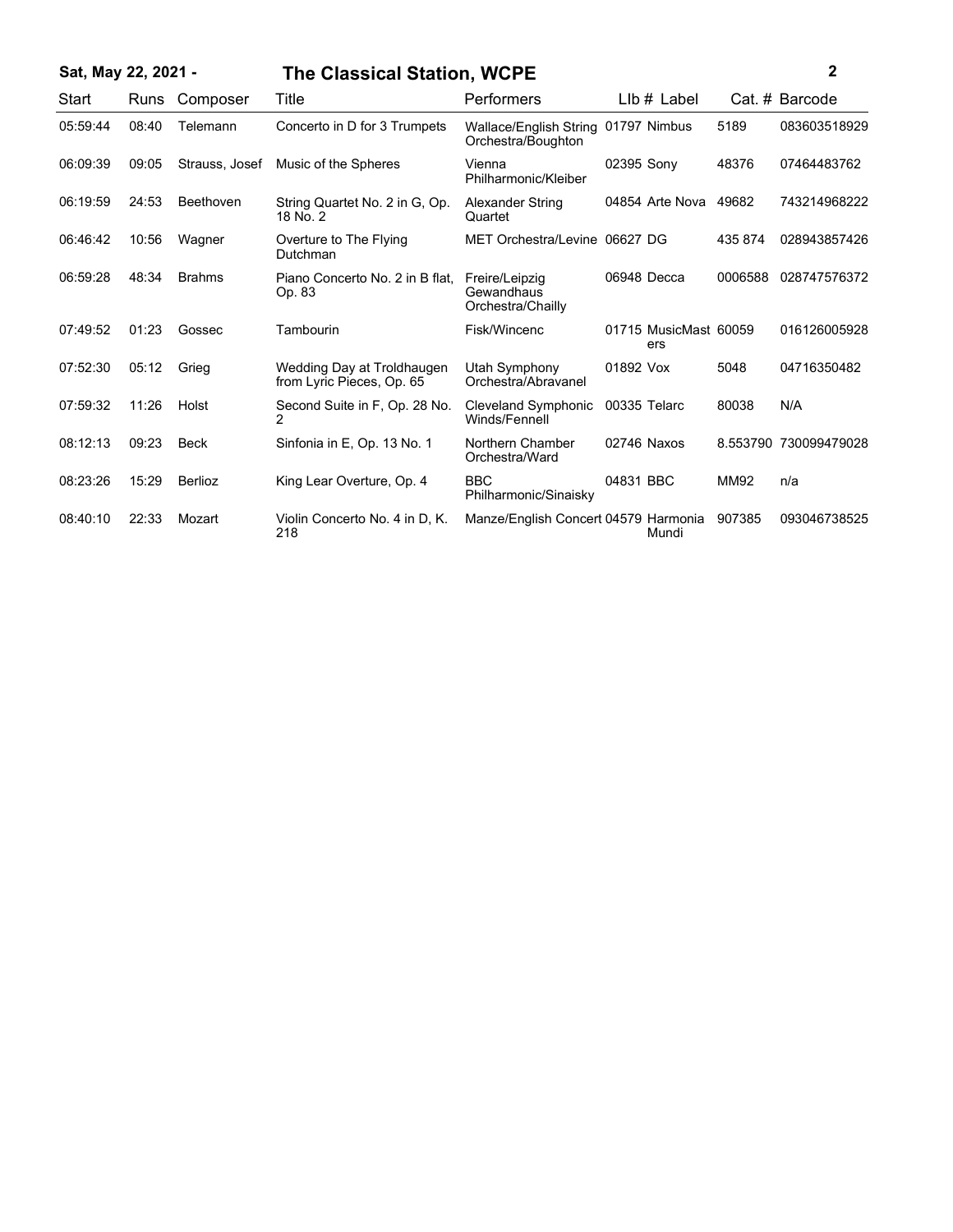## **Sat, May 22, 2021 - 3 The Classical Station, WCPE**

| Start    | Runs  | Composer          | Title                                                                    | Performers                                | LIb # Label                          |         | Cat. # Barcode |
|----------|-------|-------------------|--------------------------------------------------------------------------|-------------------------------------------|--------------------------------------|---------|----------------|
| 09:04:33 | 24:56 | Haydn             | Cello Concerto No. 1 in C                                                | Chang/Dresden State<br>Orchestra/Sinopoli | 04975 EMI                            | 56535   | 724355653529   |
| 09:30:44 | 10:06 | Glazunov          | Ceremonial Overture, Op. 73                                              | Bavarian Radio<br>Symphony/Jarvi          | 00963 Orfeo                          | 093 201 | N/A            |
| 09:42:40 | 20:03 | <b>Bach</b>       | Orchestral Suite No. 3 in D.<br><b>BWV 1068</b>                          | La Petite<br>Bande/Kuijken                | 01924 DHM                            | 77008   | 054727700828   |
| 10:04:33 | 09:54 | Offenbach         | Overture to Orpheus in the<br>Underworld                                 | Cincinnati Pops/Kunzel 00723 Telarc       |                                      | 80116   | N/A            |
| 10:15:57 | 11:38 | Schumann, C.      | Three Romances, Op. 22                                                   | Thibeault/Scarfone                        | PV123 ATMA<br>Classique              | 2772    | 722056277228   |
| 10:29:25 | 32:40 | <b>Bizet</b>      | Roma                                                                     | Royal<br>Philharmonic/Batiz               | 10616 Musical<br>Heritage<br>Society | 513113  | 717794311327   |
| 11:03:55 | 21:07 | <b>Balakirev</b>  | Chopin Suite                                                             | Singapore<br>Symphony/Hoey                | 00779 Hong Kong 8.220324 N/A         |         |                |
| 11:26:17 | 10:19 | <b>Boccherini</b> | Procession of the Military Night Berlin<br>Watch in Madrid, Op. 30 No. 6 | Philharmonic/Karajan                      | 04698 DG                             | 449 724 | 028944972429   |
| 11:38:26 | 23:32 | Mozart            | String Quartet No. 21 in D. K.<br>575                                    | Alban Berg Quartet                        | 02159 Teldec                         | 72480   | 090317248028   |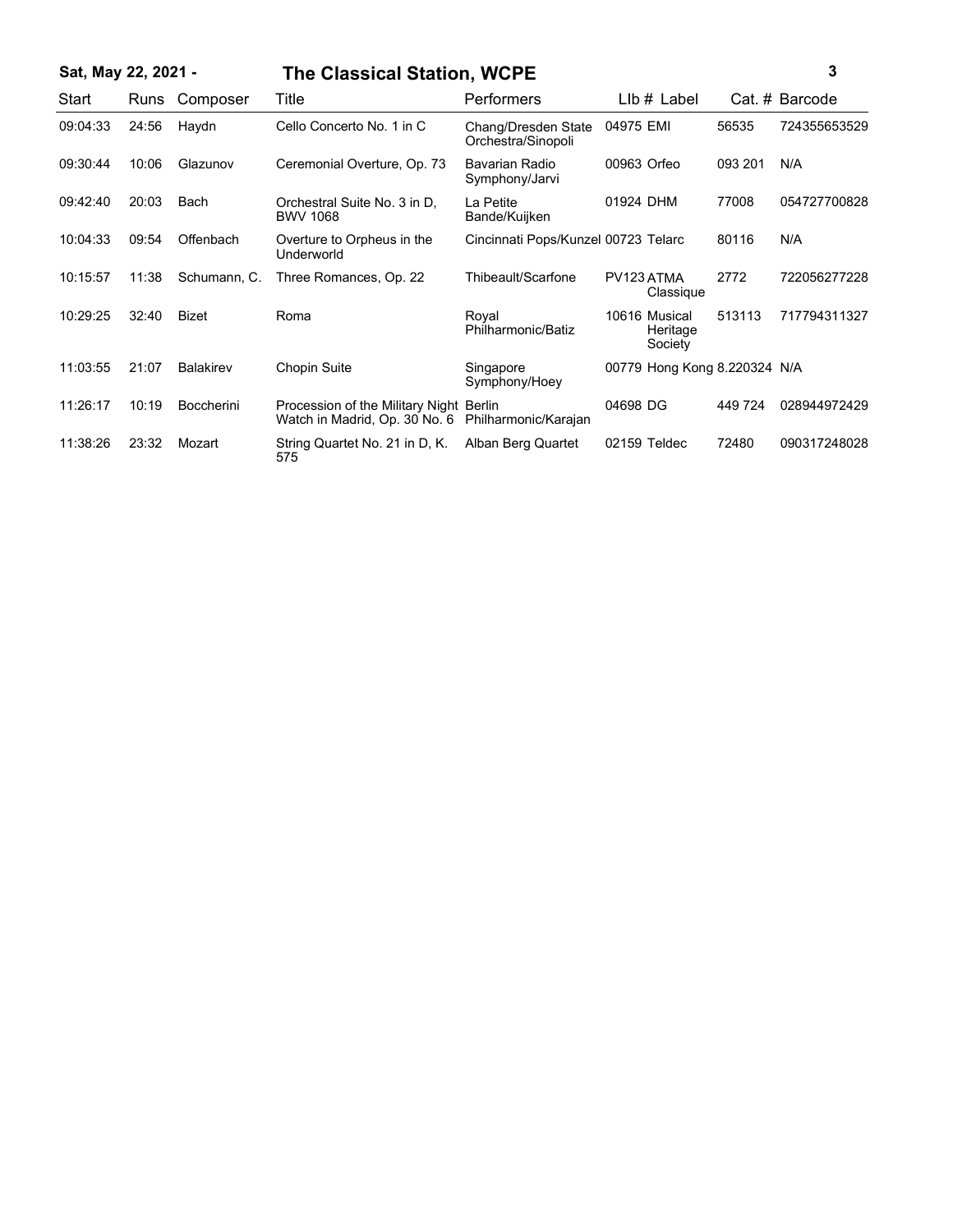# **Sat, May 22, 2021 - 4 The Classical Station, WCPE**

| Start    | Runs  | Composer  | Title                                              | <b>Performers</b>                                    | $Llb \#$ Label             |        | Cat. # Barcode    |
|----------|-------|-----------|----------------------------------------------------|------------------------------------------------------|----------------------------|--------|-------------------|
| 12:03:48 | 09:34 | Wagner    | Die Meistersinger von<br>Nürnberg: Prelude, Act 1  | Cleveland<br>Orchestra/Szell                         | 04563 Sony                 | 48175  | 074644481752      |
| 12:14:37 | 05:38 | Bach      | Sarabande from Partita No. 1<br>in B flat, BWV 825 | Simone Dinnerstein                                   | 10120 Sony                 | 798943 |                   |
| 12:22:05 | 28:58 | Beethoven | Symphony No. 1 in C, Op. 21                        | Netherlands Radio<br>Chamber<br>Philharmonic/Bruggen | 12285 QuattroLiv 2008<br>e |        | 871253090115<br>4 |
| 12:52:18 | 10:25 |           | Fill Music to MET Opera:<br>announcer selects      |                                                      |                            |        |                   |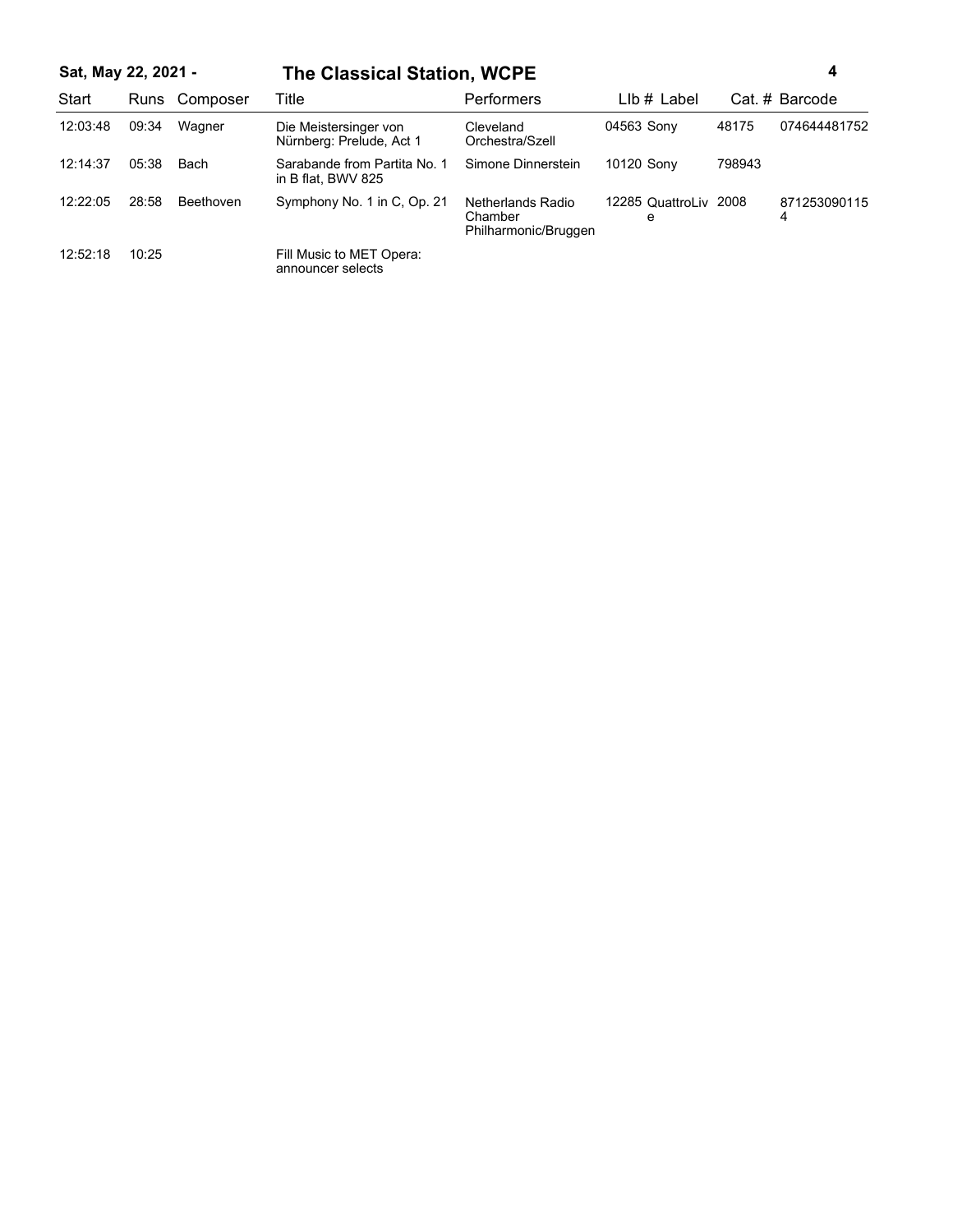| Sat, May 22, 2021 - |       |                 | <b>The Classical Station, WCPE</b>                                      |                                          |            |                                         |         | 5                 |
|---------------------|-------|-----------------|-------------------------------------------------------------------------|------------------------------------------|------------|-----------------------------------------|---------|-------------------|
| Start               | Runs  | Composer        | Title                                                                   | Performers                               |            | $Llb \#$ Label                          |         | Cat. # Barcode    |
| 13:03:18            | 84:14 | Bellini         | Metropolitan Opera, I Puritani,<br>Part 1                               | Damrau/Camarena/Be<br>nini               |            |                                         |         |                   |
| 14:28:49            | 61:41 | Bellini         | Metropolitan Opera, I Puritani,<br>Part 2                               | Damrau/Camarena/Be<br>nini               |            |                                         |         |                   |
| 15:31:47            | 57:42 | Bellini         | Metropolitan Opera, I Puritani,<br>Part 3                               | Damrau/Camarena/Be<br>nini               |            |                                         |         |                   |
| 16:31:19            | 11:43 | Dvorak          | Scherzo capriccioso, Op. 66                                             | London<br>Symphony/Kertesz               |            | 05881 London                            | 430 046 | 028943004626      |
| 16:44:17            | 18:31 | Beethoven       | Piano Sonata No. 8 in C minor, Vladimir Horowitz<br>Op. 13 "Pathetique" |                                          | 00445 Sony |                                         | 4509    | 07464045092       |
| 17:04:38            | 19:33 | Wagner          | Siegfried Idyll                                                         | San Francisco<br>Symphony/Blomstedt      |            | 02613 London                            | 436 129 | 028943612920      |
| 17:25:26            | 06:51 | <b>Sibelius</b> | Serenade No. 2 in G minor,<br>Op. 69b                                   | Mutter/Dresden State<br>Orchestra/Previn |            | 02169 Deutsche<br>Grammaph<br><b>on</b> |         | D 112075 D 112075 |
| 17:34:07            | 07:18 |                 | Fill Music: announcer selects                                           |                                          |            |                                         |         |                   |
| 17:42:40            | 20:03 | Weber           | <b>Grand Duo Concertante for</b><br>Clarinet and Piano, Op. 48          | Manasse/Sanders                          | 01850 XLNT | Music                                   | 18004   | N/A               |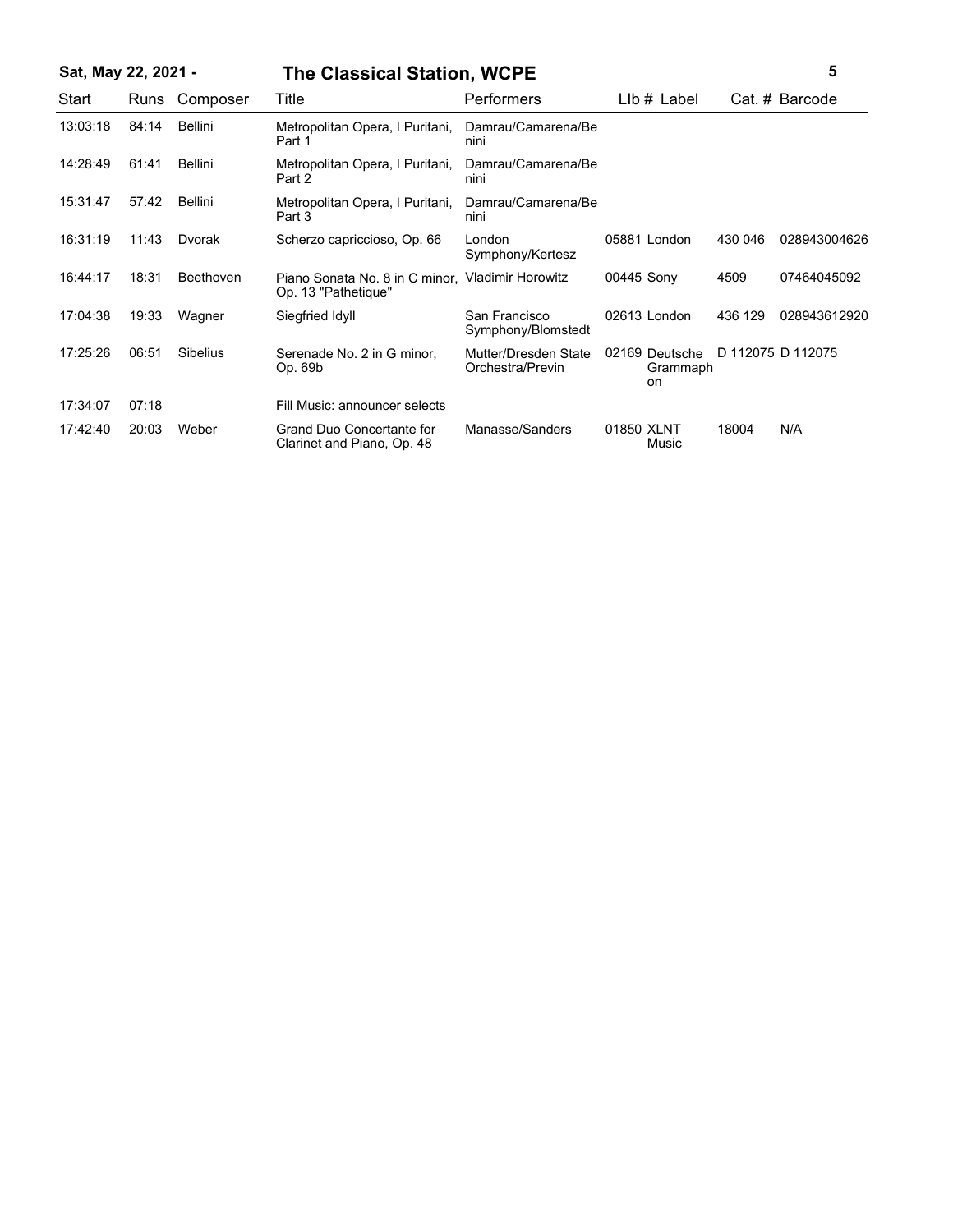| Sat, May 22, 2021 - |       |                     | <b>The Classical Station, WCPE</b>                                                        |                                                                      |             |                                      |                                         | 6                     |
|---------------------|-------|---------------------|-------------------------------------------------------------------------------------------|----------------------------------------------------------------------|-------------|--------------------------------------|-----------------------------------------|-----------------------|
| Start               | Runs  | Composer            | Title                                                                                     | Performers                                                           |             | $Llb \#$ Label                       |                                         | Cat. # Barcode        |
| 18:04:33            | 04:51 | Bernstein, E.       | Theme from "The Magnificent<br>Seven"                                                     | City of Prague<br>Philharmonic/Fitzpatric<br>k                       | 08942 Silva | Screen                               | 1178                                    | 738572117825          |
| 18:10:39            | 33:34 | Mozart              | Sinfonia Concertante in E flat,<br>K. 364                                                 | Stern/Zukerman/Englis 02925 Sony<br>h Chamber<br>Orchestra/Barenboim |             |                                      | 66475                                   | 074646647523          |
| 18:45:28            | 04:53 | Mendelssohn         | Wedding March from A<br>Midsummer Night's Dream                                           | Royal<br>Concertgebouw/Szell                                         |             | 12616 Decca                          | B001388<br>1                            | 028947823858          |
| 18:52:06            | 03:56 | Vaughan<br>Williams | Rhosymedre                                                                                | Academy of St.<br>Martin-in-the-Fields/Ma<br>rriner                  | 01374 EMI   |                                      | 62529                                   | 077776252926          |
| 18:57:17            | 02:55 | Williams            | Imperial March from The<br><b>Empire Strikes Back</b>                                     | Cincinnati Pops/Kunzel 06203 Telarc                                  |             |                                      | 80664                                   | 089408066429          |
| 19:02:02            | 05:16 | Handel              | Zadok the Priest (Coronation<br>Anthem No. 1)                                             | <b>Choir of Westminster</b><br>Abbey/English<br>Concert/Preston      |             | 05944 Decca                          | 289 472<br>572                          | 028947257226          |
| 19:08:33            | 15:45 | Tchaikovsky         | 1812 Overture, Op. 49                                                                     | <b>Russian National</b><br>Orchestra/Pletnev                         | 09492 DG    |                                      |                                         | 477 8699 028947786993 |
| 19:25:33            | 04:54 | Williams, C.        | The Dream of Olwen                                                                        | <b>Fowke/RTE Concert</b><br>Orchestra/O'Duinn                        |             | 13689 Naxos                          |                                         | 8.554323 636943432327 |
| 19:32:17            | 07:59 | Albéniz             | Sunday Festival in Seville                                                                | Chicago<br>Symphony/Reiner                                           |             | 06906 RCA Red<br>Seal                | 04607                                   | 886970460729          |
| 19:41:31            | 07:40 | Vierne              | Final from First Symphony for<br>Organ, Op. 14                                            | <b>Andrew Scanlon</b>                                                |             | 11278 Raven                          | 947                                     | 034069694726          |
| 19:50:26            | 03:33 | Williams            | Battle of the Heroes from Star<br>Wars, Episode III: The<br>Revenge of the Stith          | Cincinnati Pops/Kunzel 06203 Telarc                                  |             |                                      | 80664                                   | 089408066429          |
| 19:55:44            | 04:28 | Rachmaninoff        | Prelude in C sharp minor, Op.<br>3 No. 2                                                  | Vladimir Ashkenazy                                                   |             | 00255 London                         | 436 386                                 | 028943638623          |
| 20:02:02            | 15:09 | ov                  | Rimsky-Korsak Russian Easter Overture, Op.<br>36                                          | London<br>Symphony/Dorati                                            |             | 07043 Mercury                        |                                         | 475 6194 028947561941 |
| 20:18:26            | 09:45 | Strauss Jr.         | The Blue Danube                                                                           | Vienna<br>Philharmonic/Ozawa                                         |             | 05853 Philips                        | 289 468<br>999                          | 028946899922          |
| 20:29:26            | 02:22 | Morricone           | Gabriel's Oboe from The<br>Mission                                                        | Doherty/Sinfonia<br>Australis/Summerbell                             |             | 07683 Naxos                          | www.thec n/a<br>lassicalst<br>ation.org |                       |
| 20:33:38            | 05:27 | Glazunov            | 2nd mvt (Scherzo) from<br>Symphony No. 4 in E flat, Op.<br>48                             | Bamberg<br>Symphony/Jarvi                                            | 00887 Orfeo |                                      | 148 201                                 | N/A                   |
| 20:40:20            | 19:52 | D'Indy              | Souvenirs, Op. 62                                                                         | Strasbourg<br>Philharmonic/Guschlba<br>uer                           |             | 04086 Auvidis<br>Valois              | 4686                                    | 329849004686<br>9     |
| 21:02:02            | 06:49 | Offenbach           | American Eagle Waltz                                                                      | Gulbenkian<br>Orchestra/Swierczews<br>ki                             |             | 04181 Nimbus                         | 5303                                    | 083603530327          |
| 21:10:06            | 17:41 | Verdi               | Selections from La traviata, Act Cincinnati Pops/Kunzel 03359 Telarc<br>I (for orchestra) |                                                                      |             |                                      | 80364                                   | 089408036422          |
| 21:29:02            | 26:16 | Bach                | Cantata 66, "Erfreut euch, ihr<br>Herzen"                                                 | Amsterdam Baroque<br>Orchestra and<br>Choir/Koopman                  | 05255 Erato |                                      | 27315                                   | 639842731522          |
| 21:56:58            | 03:14 | Paradis             | Sicilienne                                                                                | Zukerman/Neikrug                                                     |             | 00587 Philips                        | 416 158                                 | 028941615824          |
| 22:02:02            | 24:56 | Debussy             | La Mer (The Sea)                                                                          | Chicago<br>Symphony/Reiner                                           | 05695 RCA   |                                      | 7018                                    | 07863570182           |
| 22:28:13            | 13:20 | ov                  | Rimsky-Korsak Sadko, Op. 5 (Symphonic<br>Poem)                                            | Mexico City<br>Philharmonic/Batiz                                    |             | 01478 Musical<br>Heritage<br>Society | 512145A N/A                             |                       |
| 22:43:23            | 04:46 | Massenet            | <b>Meditation from Thais</b>                                                              | Gothenburg<br>Symphony/Jarvi                                         | 02200 DG    |                                      | 429 494                                 | 028942949423          |